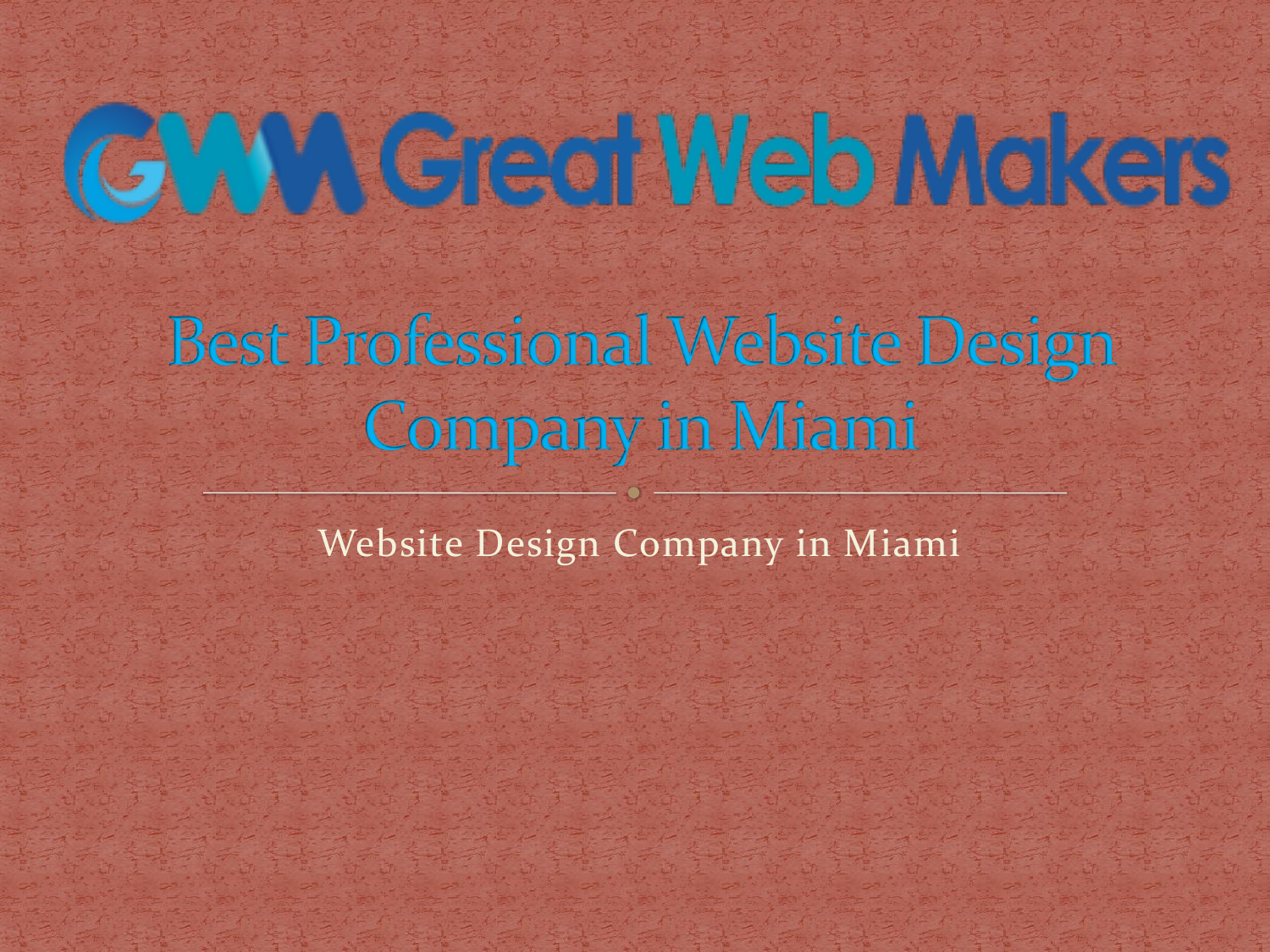### Introduction

Are you aware of what direction is your business heading? If your business is not yielding you enough profit, then you must be serious about it and take the right step to change the direction of your business. First, you need to ascertain the performance of your website in various searching engines. If it is not getting one of the top positions in search engines then it is unfeasible for you to get huge traffic to your business.

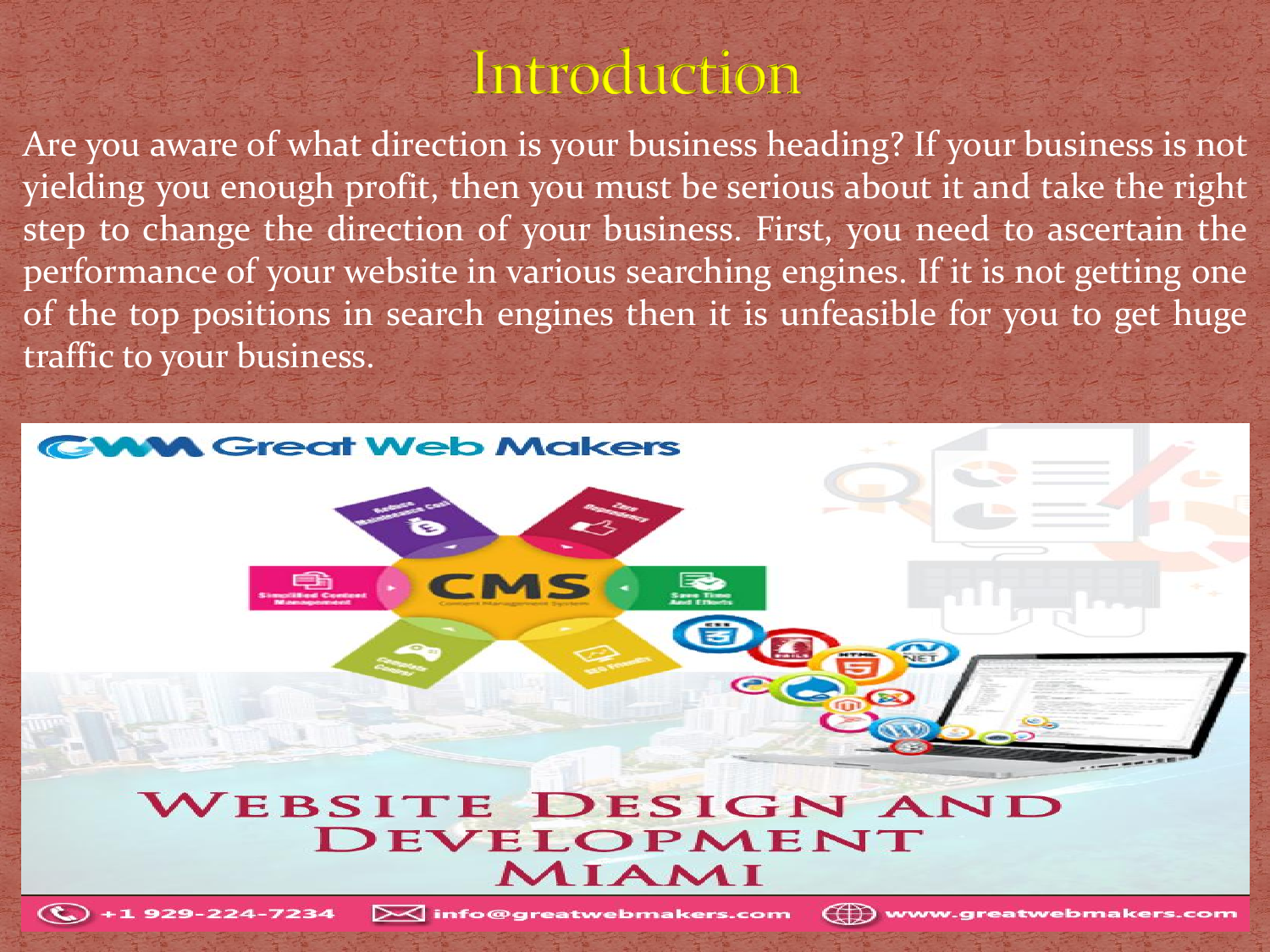## **Professional Website Development** Company

**[GreatWebMakers](https://greatwebmakers.com/)**, a reliable **[Website](https://greatwebmakers.com/web-designing-development.php) [Design](https://greatwebmakers.com/web-designing-development.php) [Company](https://greatwebmakers.com/web-designing-development.php) [in](https://greatwebmakers.com/web-designing-development.php) [Miami](https://greatwebmakers.com/web-designing-development.php)**, provide website development and designing services at a very affordable price. We create appealing website designs and enhance the brand identity of any business. We are tech-savvy and have expertise in e-commerce sites. We have a team comprising competent web developer and designers, who have sound knowledge in their respective domains.

Get ready to get your business website revamped by the aforementioned **[website](https://www.greatwebmakers.com/blogs/professional-web-designing-development-company-in-miami/) [design](https://www.greatwebmakers.com/blogs/professional-web-designing-development-company-in-miami/) [company](https://www.greatwebmakers.com/blogs/professional-web-designing-development-company-in-miami/) [in](https://www.greatwebmakers.com/blogs/professional-web-designing-development-company-in-miami/) [Miami](https://www.greatwebmakers.com/blogs/professional-web-designing-development-company-in-miami/)**. It will make your business website so catchy and search-friendly that it will certainly attract huge traffic to your business and you will be able to make a huge profit out of your business.

#### **Website Designing**

We Build Creative, Effective & **Responsive Professional Websites** 

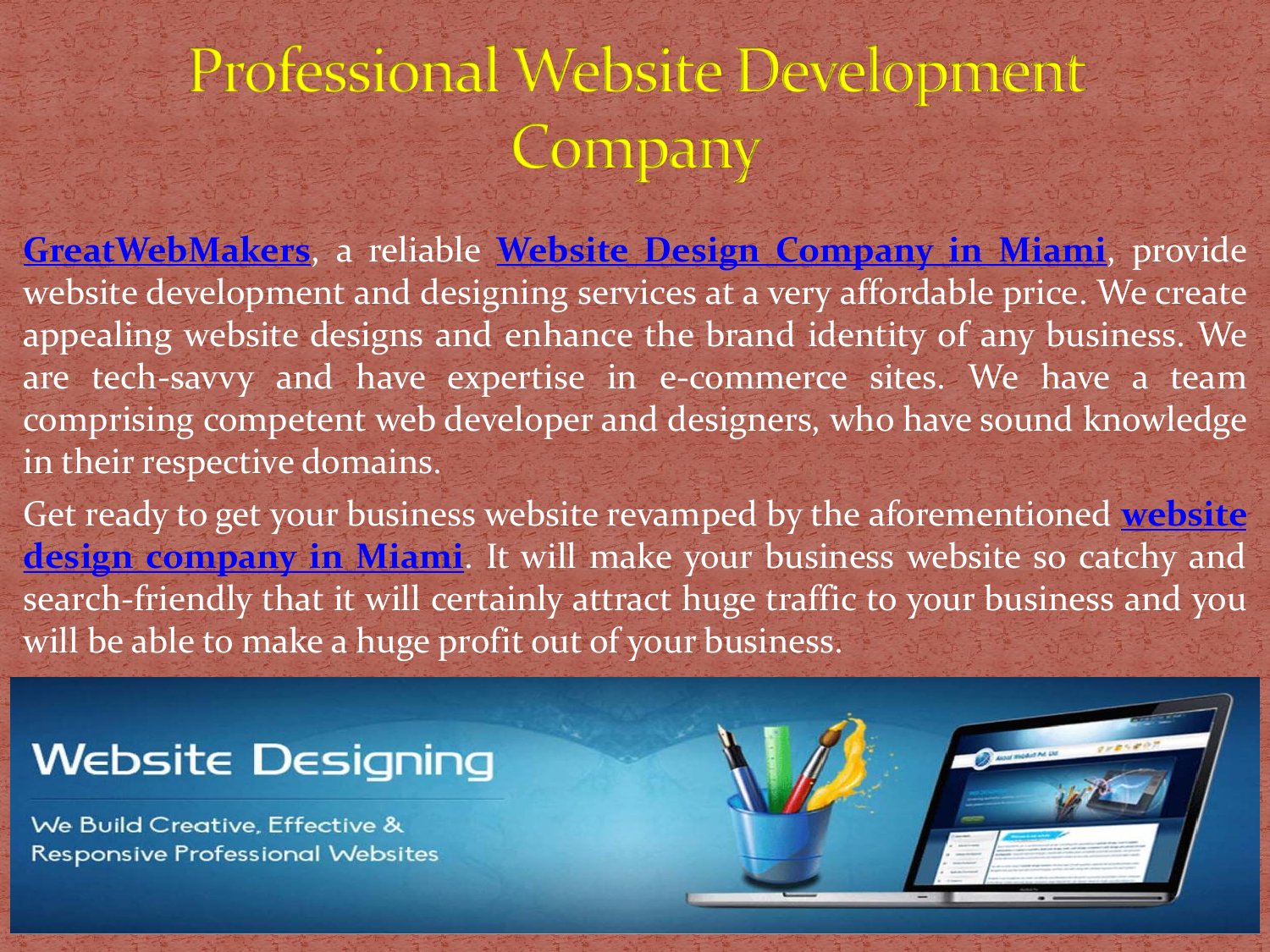## Contact Us

- Website : [www.greatwebmakers.com](http://www.greatwebmakers.com/)
- Email : [info@greatwebmakers.com](mailto:info@greatwebmakers.com)
- Phone : +1 929-224-7234, +1 954-603-7707

**CWM Great Web Makers** 



**Web Design & Development** 

#### WEBSITE DESIGN AND DEVELOPMENT